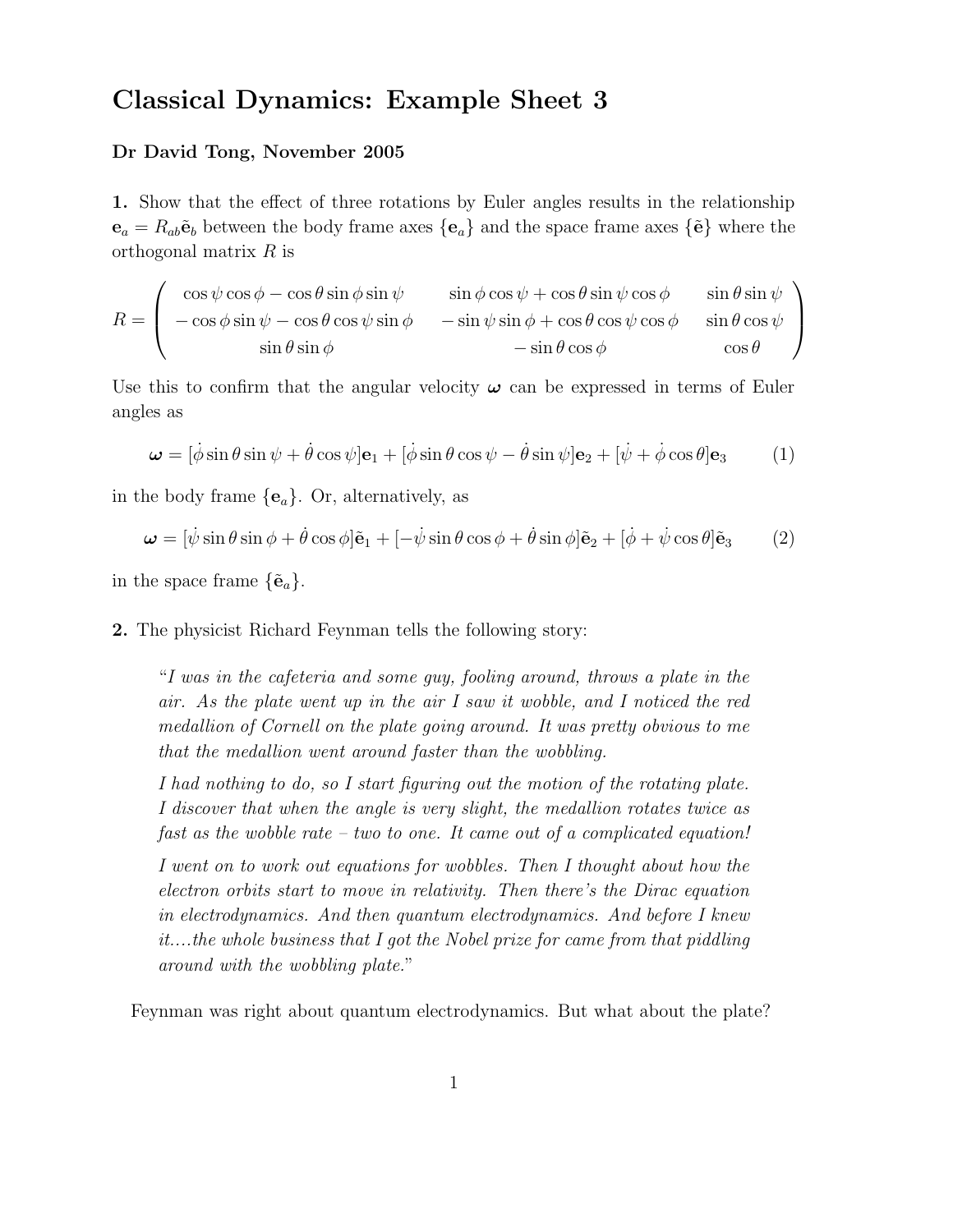

Figure 1: The Euler angles for the heavy symmetric top

**3.** Consider a heavy symmetric top of mass  $M$ , pinned at point  $P$  which is a distance l from the centre of mass. The principal moments of inertia about P are  $I_1$ ,  $I_1$  and  $I_3$ and the Euler angles are shown in the figure. The top is spun with initial conditions  $\dot{\phi} = 0$  and  $\theta = \theta_0$ . Show that  $\theta$  obeys the equation of motion,

$$
I_1 \ddot{\theta} = -\frac{\partial V_{\text{eff}}(\theta)}{\partial \theta} \tag{3}
$$

where

$$
V_{\text{eff}}(\theta) = \frac{I_3^2 \omega_3^2 (\cos \theta - \cos \theta_0)^2}{2I_1 \sin^2 \theta} + Mgl \cos \theta \tag{4}
$$

Suppose that the top is spinning very fast so that

$$
I_3\omega_3 \gg \sqrt{Mgl_1} \tag{5}
$$

Show that  $\theta_0$  is close to the minimum of  $V_{\text{eff}}(\theta)$ . Use this fact to deduce that the top nutates with frequency

$$
\Omega \approx \frac{\omega_3 I_3}{I_1} \tag{6}
$$

and draw the subsequent motion.

4. Throw a book in the air. If the principal moments of inertia are  $I_1 > I_2 > I_3$ , convince yourself that the book can rotate in a stable manner about the principal axes  $\mathbf{e}_1$  and  $\mathbf{e}_3$ , but not about  $\mathbf{e}_2$ .